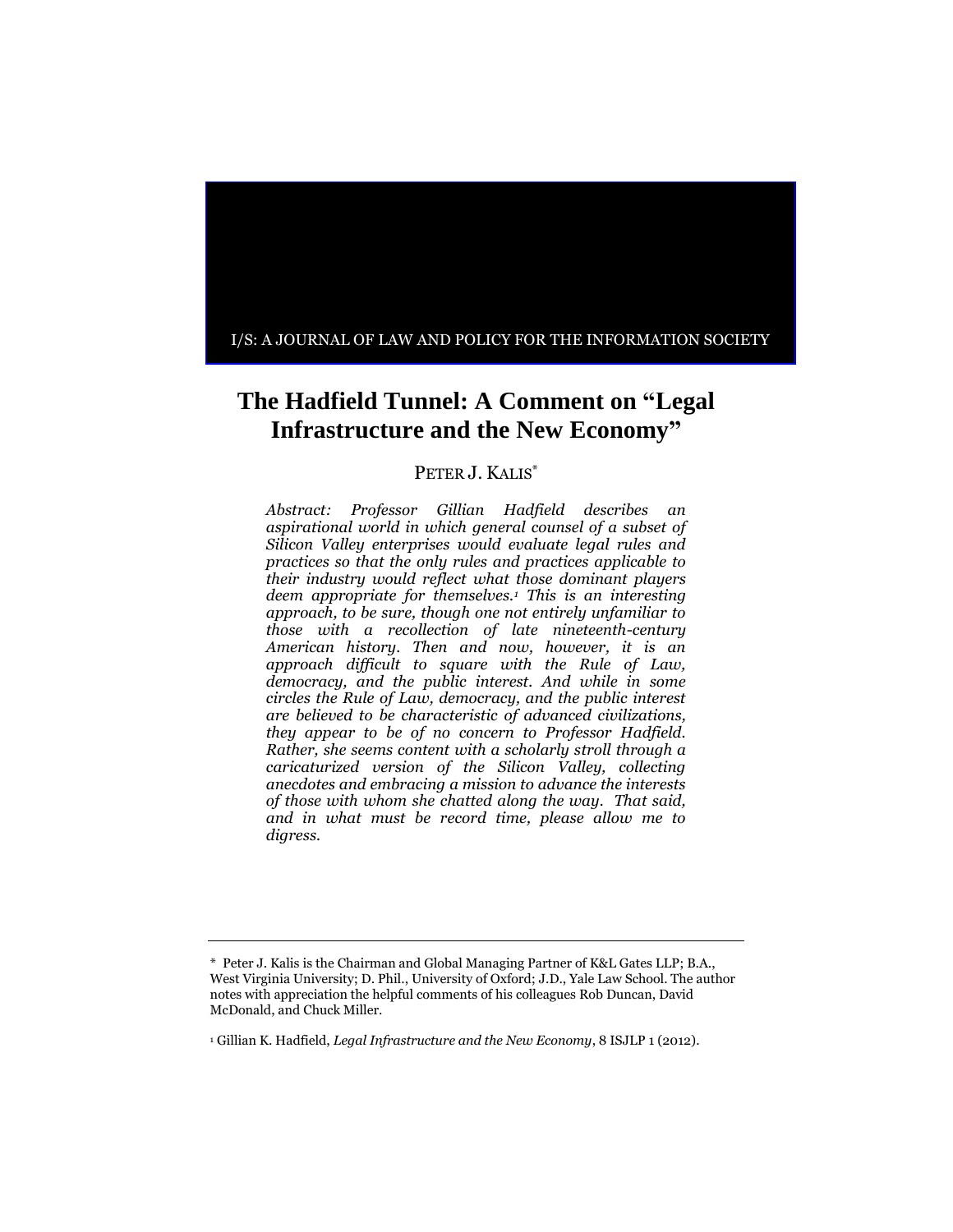## I. AN EARLY DIGRESSION

Nearly forty years ago, I arrived at Brasenose College, Oxford, and immediately descended into a deep funk. I was homesick and not prepared for the social challenges of the single-gender college environment in which I found myself. The playing fields and dreamy spires took me only so far along the road to redemption. They needed a supplement, and I found it in the College's Stallybrass Law Library, which had a nearly complete set of the *Harvard Law Review* dating back to its nineteenth century origins. I fell in love with that dusty old collection. The Forewords were my favorite: Hart, Wechsler, Bickel. I was young and frisky. Those were the days, my friends.

As luck would have it, a few years later I was elected to serve as Editor-in-Chief of the *Yale Law Journal*, and I naturally and quite adroitly reoriented my affections. I relegated my early tryst with the *Harvard Law Review* to the otherwise empty dustbin labeled "My Past Romances." Oh, did I love the *Journal.* I gave my heart and soul to good old Volume 87, as did an entire team of memorable contemporaries. Truth be told, I love the *Journal* to this day. The thought of that white cover with blue accents just gets my juices flowing. Matters of the heart—who can figure?

In light of this amorous past, it pains me to no end to answer the following question: "If you had one law review article to take with you to a desert island for the rest of your days—now we're talking true romance—what would it be?" A candidate from the *Yale Law*  Journal? Try "The New Property" by Charles Reich.<sup>2</sup> A worthy submission from the *Harvard Law Review*? How about "The Passive Virtues" by Alexander Mordecai Bickel?<sup>3</sup> Sorry *HLR* and *YLJ.* The winner hands down is that work of transcendent beauty and timeless appeal: Arthur Leff's devastating critique of Richard Posner's *Economic Analysis of Law* in—I feel such a cad to say this—the *University of Virginia Law Review*. Sorry, but Leff's review— "Economic Analysis of Law: Some Realism About Nominalism"4—is the Venus de Milo of law review literature.<sup>5</sup>

<sup>2</sup> Charles A. Reich, *The New Property*, 73 YALE L.J. 733 (1964).

<sup>3</sup> Alexander M. Bickel, *Foreword: The Passive Virtues*, 75 HARV. L. REV. 40 (1961).

<sup>4</sup> Arthur Allen Leff, *Economic Analysis of Law: Some Realism About Nominalism*, 60 VA. L. REV. 451 (1974).

<sup>5</sup> I do appreciate that at times like this a citation to Aside, *The Common Law Origins of the Infield Fly Rule,* 123 U. PA. L. REV. 1474 (1975), is obligatory. But while surely a fun read, I'm afraid that it's simply not desert island material.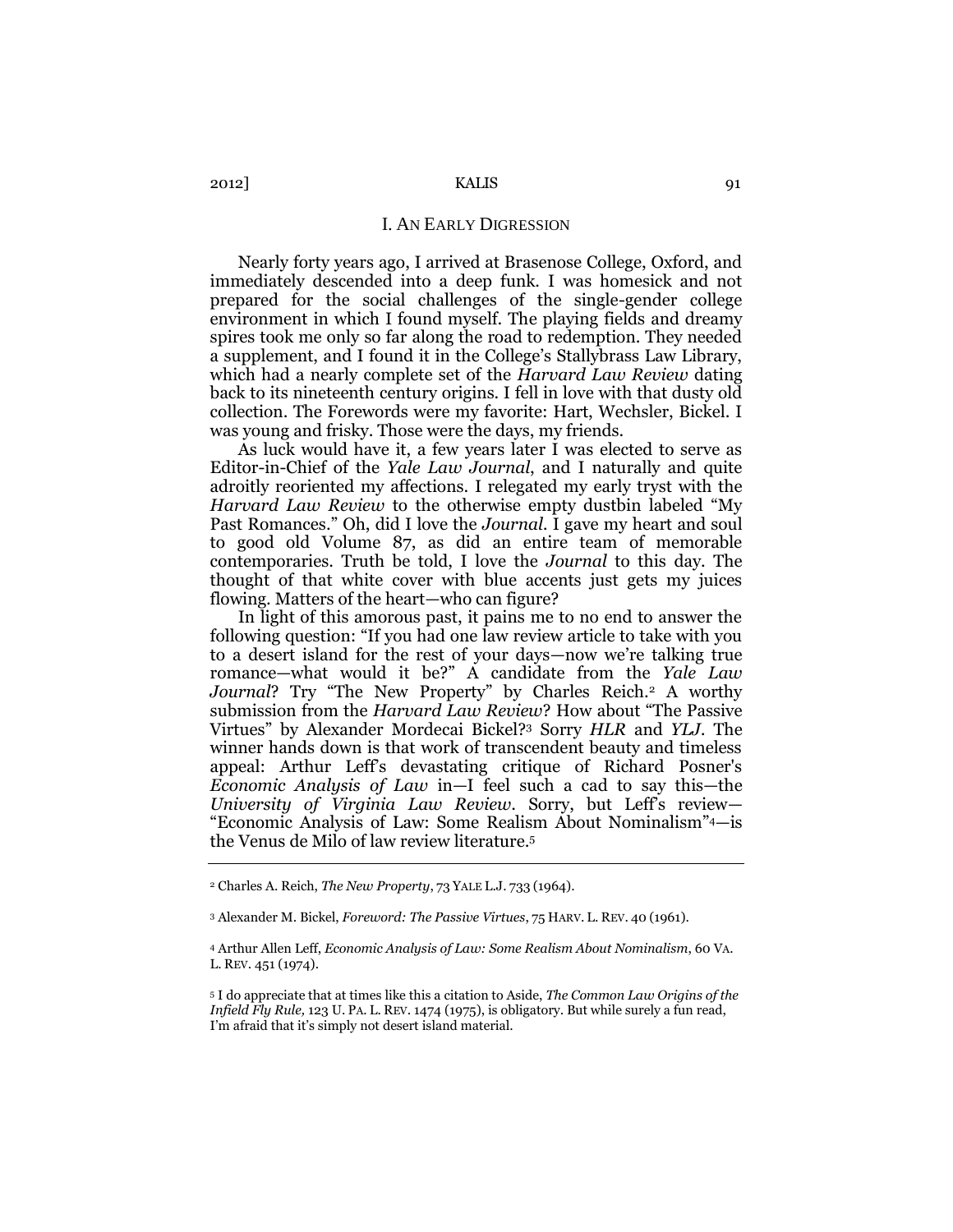Leff, who sadly departed this world at an early age, wrote that Posner's approach to legal scholarship—viewing all that he saw through the lens of economic analysis—naggingly reminded him of another art form. What was it? Of course, Leff concluded, Posner was emulating the picaresque novel with its eponymous heroes. Leff put it:

> Think of the great ones, *Tom Jones*, for instance, or *Huckleberry Finn*, or *Don Quixote*. In each case the eponymous hero sets out into a world of complexity and brings to bear on successive segments of it the power of his own particular personal vision. The world presents itself as a series of problems; to each problem that vision acts as a form of solution; and the problem having been dispatched, our hero passes on to the next adventure. The particular interactions are essentially invariant because the central vision is single. No matter what comes up or comes by, Tom's sensual vigor, Huck's cynical innocence, or Don's aggressive romanticism is brought into play, forever to transform the picture of the pictured world (without, by the way, except *in extremis*, transforming the hero).<sup>6</sup>

Almost parenthetically, and before he proceeded to flay Posner's worldview, Leff asked: "[W]hat pressures in contemporary legal scholarship might be responsible for the appearance, now, of four hundred pages of tunnel vision and, assuming one could answer that, why this particular tunnel?"<sup>7</sup>

What pressures indeed?

In fairness, and with profound appreciation, I note that Professor Hadfield's tunnel isn't four hundred pages long.

 $\overline{a}$ 

<sup>6</sup> Leff, *supra* note 4, at 451–52.

<sup>7</sup> *Id.* at 452.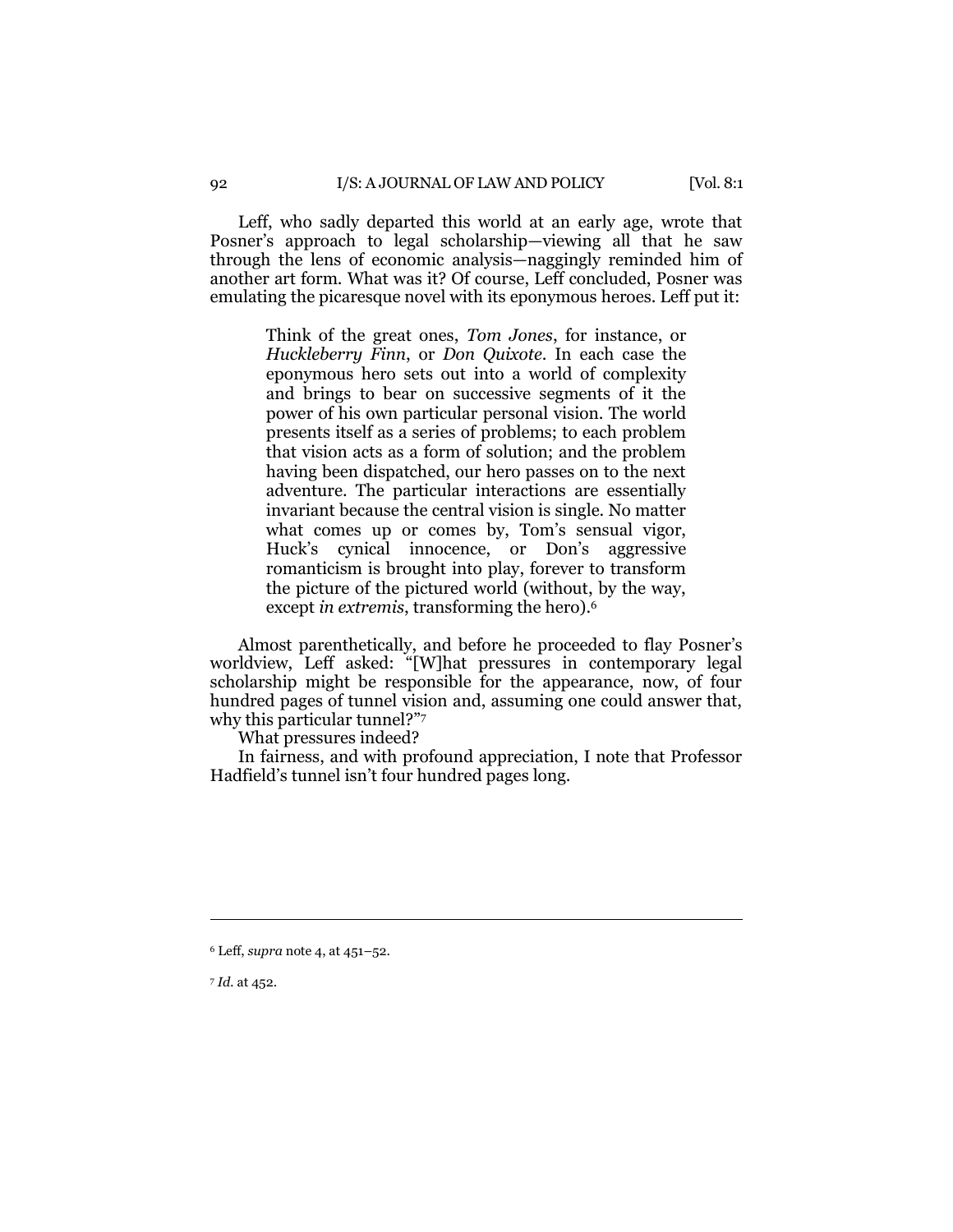## II. A VISIT TO PROFESSOR HADFIELD'S ODD TUNNEL

## A. PROFESSOR HADFIELD'S EPONYMOUS HERO

Professor Hadfield's eponymous hero is the new economy, whose enterprises' core characteristics she contrasts with relics from the Old Economy, as follows:

> 1. "[T]he prototypical old economy enterprise is fixed and stable—with identifiable boundaries—[while] the prototypical new economy enterprise is dynamic and fluid, its boundaries indistinct."<sup>8</sup>

> 2. "The old economy firm trades products across its boundaries—inputs from suppliers, outputs to buyers and is regulated at its boundaries. The new economy firm is deeply networked and highly integrated at the transaction level with a web of suppliers, consumers, regulators, investors, researchers and so on."<sup>9</sup>

> 3. "The old economy firm is domestic. The new economy firm is global."<sup>10</sup>

> 4. "The old economy firm makes its decisions in a relatively stable and insulated environment, with uncertainty coming in the form of exogenous shocks. The new economy enterprise makes its decisions in a constantly changing and open environment; uncertainty is pervasive."<sup>11</sup>

<sup>11</sup> *Id*.

<sup>8</sup> Hadfield, *supra* note 1, at 18.

<sup>9</sup> *Id.* 

<sup>10</sup> *Id*.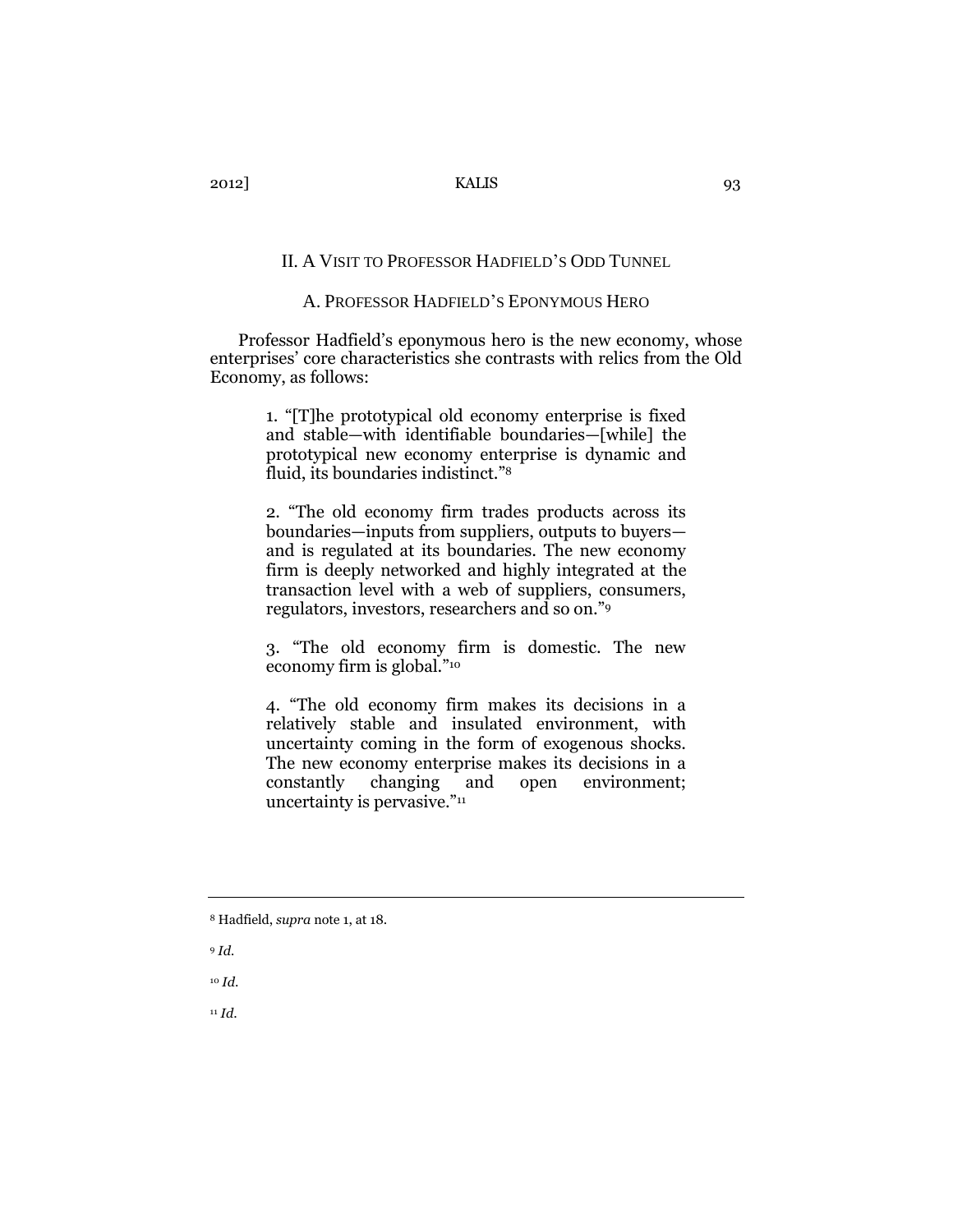5. "The old economy firm is planned; the new economy enterprise is reactive and emergent."<sup>12</sup>

6. "The old economy firm is a box; the new economy firm is a network."<sup>13</sup>

7. "The old economy firm is G.M. The new economy enterprise is Google."<sup>14</sup>

In short, old economy firms are Joan Rivers while new economy firms are Lady Gaga.

## B. SOME INCONVENIENT TRUTHS

With apologies to a notable Silicon Valley venture capitalist, Professor Hadfield's reductionist description of the Old and New Economies—creating a binary world that she apparently visits on scholarly adventures—ignores a boatload of inconvenient truths, all of which blur the distinction she wishes (and needs) to create and only some of which are noted here:

> 1. Professor Hadfield's interdisciplinary approach apparently does not count history as within the curriculum. If it did, she might discover a couple of Old Economy icons known in times past as "Ma Bell" and "Bell Labs." They crossed so many boundaries that the government finally had to break them up before they ran the world. Were they innovative? As a law firm lawyer, I am apparently the last person on earth who would know what counts as innovative. But my hunch is that Information Theory, UNIX and other fundamental discoveries would be regarded as innovative, even in Professor Hadfield's new economy.<sup>15</sup> And rewind the reel several generations to

<sup>14</sup> *Id*.

<sup>12</sup> *Id*.

<sup>13</sup> *Id*.

<sup>15</sup> PRESCOTT C. MABON, MISSION COMMUNICATIONS: THE STORY OF BELL LABORATORIES 49, 178 (1975).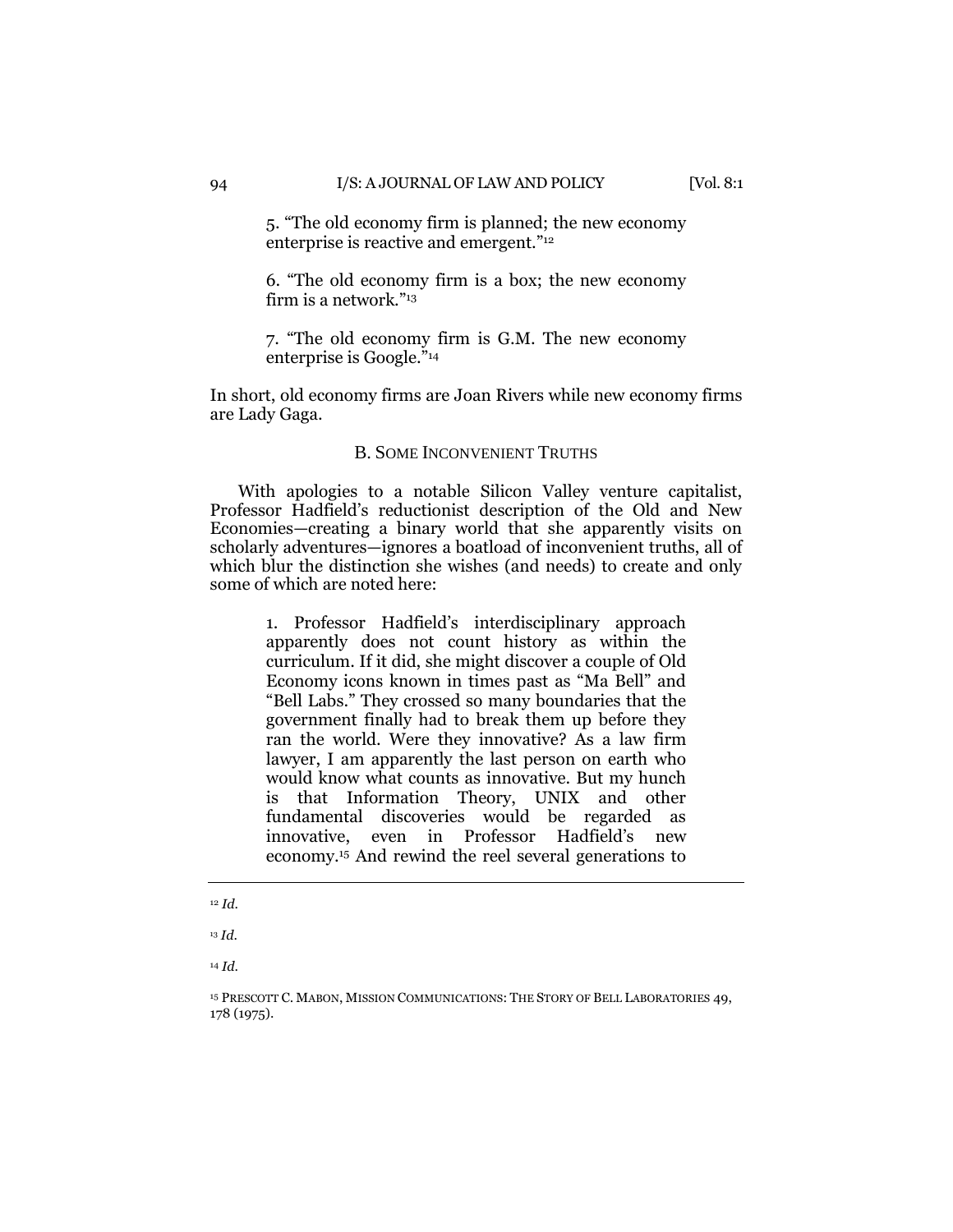the era of Edison and his laboratory. Again, as a law firm lawyer, I'm apparently innovation-challenged, but my instinct is that the light bulb, direct current versus alternating current, the phonograph record, and so on probably count as innovative.

2. Stellar and innovative technology companies—think Cisco, Microsoft, and Apple for a start—sell products within as well as across boundaries. They have supplier problems. They have customer problems. Their products can be pirated and their intellectual pedigrees infringed. They are regulated at their boundaries and at national borders. Is Professor Hadfield relegating them to the Old Economy? And what about Google? With its announcement that it will pay \$12.5 billion for Motorola Mobility,<sup>16</sup> a maker of smart phones, it too will be entering the physical world of moving atoms as well as bits.<sup>17</sup>

3. According to their 2010 Annual Reports, nearly twothirds of DuPont's sales revenue was not domestic; 18 nearly three-fourths of General Motors' total vehicle sales volume was not domestic; <sup>19</sup> and over half of General Electric's revenue was not domestic. <sup>20</sup> Are these global enterprises perforce part of Professor Hadfield's new economy? Yet fully half of Google's revenue was domestic.<sup>21</sup>

4. Innovation, dynamism, reactive nimbleness, and fluidity—to the extent that these terms can be defined,

<sup>16</sup> Steve Lohr, *Google Goes Hardware Shopping*, N.Y. TIMES, Aug. 21, 2011, at SR9.

<sup>17</sup> *See* NICHOLAS NEGROPONTE, BEING DIGITAL (1995) (predicting a world in which the focus would be on moving bits and not atoms).

<sup>18</sup> E. I. du Pont de Nemours & Co., Annual Report (Form 10-K), 17 (Feb. 8, 2011).

<sup>19</sup> Gen. Motors Co., Annual Report (Form 10-K), 50 (Mar. 1, 2011).

<sup>20</sup> Gen. Electric Co., Annual Report (Form 10-K), 47 (Feb. 25, 2011).

<sup>21</sup> Google Inc., Annual Report (Form 10-K), 31 (Feb. 11, 2011).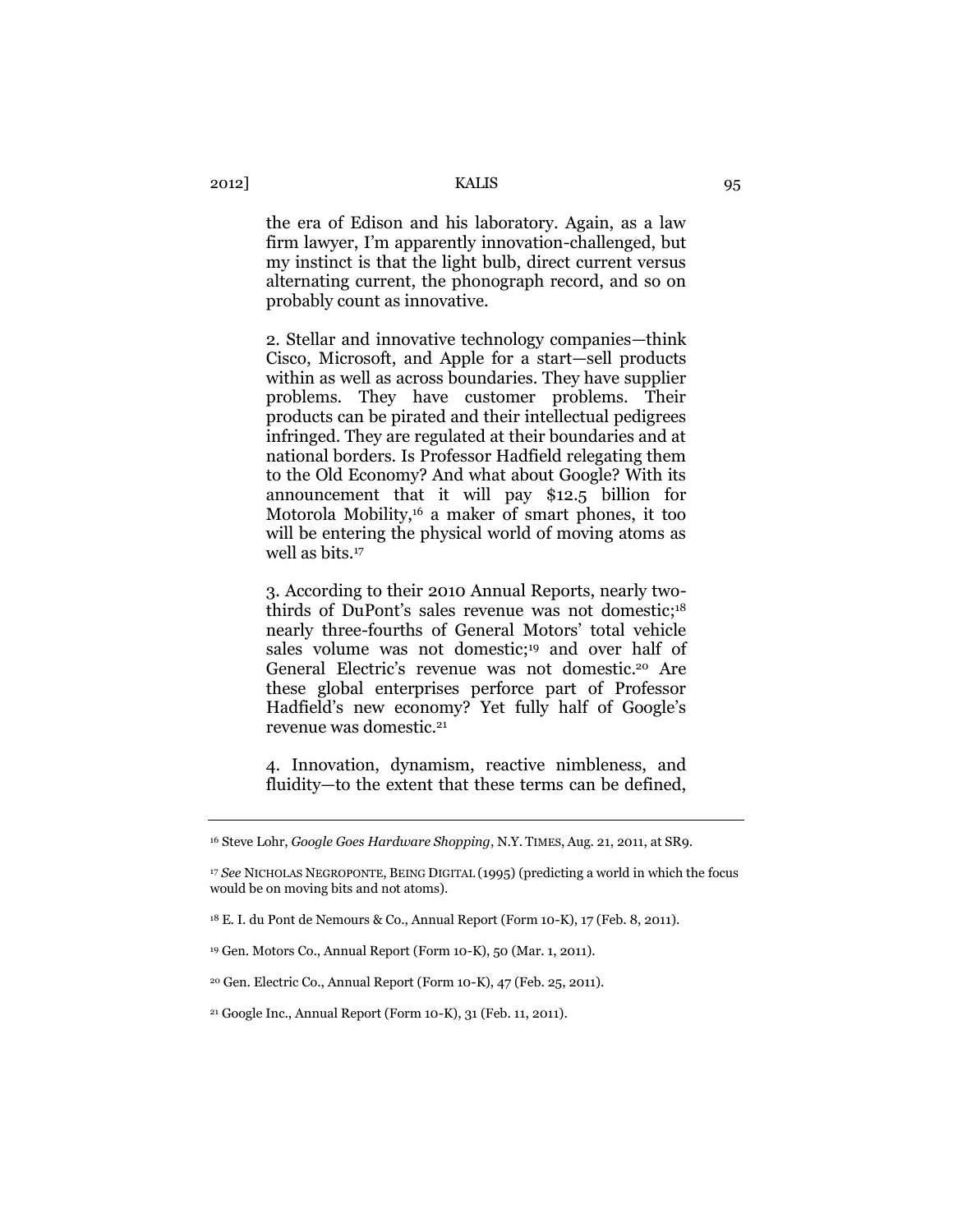and Professor Hadfield makes no attempt to do so—are hardly unique to what she describes as the new economy. As she strolls through the Silicon Valley, Professor Hadfield needs to rub the stardust from her eyes. These are characteristics of the twenty-first century global economy. They are endemic to all markets and embedded within all successful enterprises, no matter the industry or sector; even heaven forbid—law. The impact of globalization and the Internet is not felt exclusively within certain precincts of the technology sector, and market-driven adaptations to that impact are continuous and dynamic throughout all sectors of the economy. And again, from an historical standpoint, is the impact of the Internet on the nature and pace of economic enterprises all that different from the impact of the automatic telegraph or the telephone? Even assuming, arguendo, that Edison and Bell were a couple of Old Economy dinosaurs, just because life now moves at 10,000 miles per hour instead of 9,000, does this mean that the impact is greater than that which was felt accelerating from 10 to 100 miles per hour? Those dinosaurs rocked.

5. Contrary to her unsupported contention, "uncertainty" is indeed pervasive outside what Professor Hadfield calls the new economy, and "exogenous shocks"—again undefined—are felt by her new economy firms just as much as by others. I would suggest, for example, that when Google encountered governmental opposition in China<sup>22</sup> (followed, as happens in markets, by Microsoft's effort to fill the search engine vacuum in the PRC) <sup>23</sup> it experienced an exogenous shock. In a binary world of exogenous and endogenous, that has to count as exogenous, right?

<sup>22</sup> Jessica E. Vascellaro & Loretta Chao, *Google Runs into China's 'Great Firewall*,*'* WALL ST. J., Mar. 31, 2010, at B1.

<sup>23</sup> Anupreeta Das & George Stahl, *Digits / Insights from WSJ.com: Baidu Seeks Out Bing*, WALL ST. J., July 5, 2011, at B5.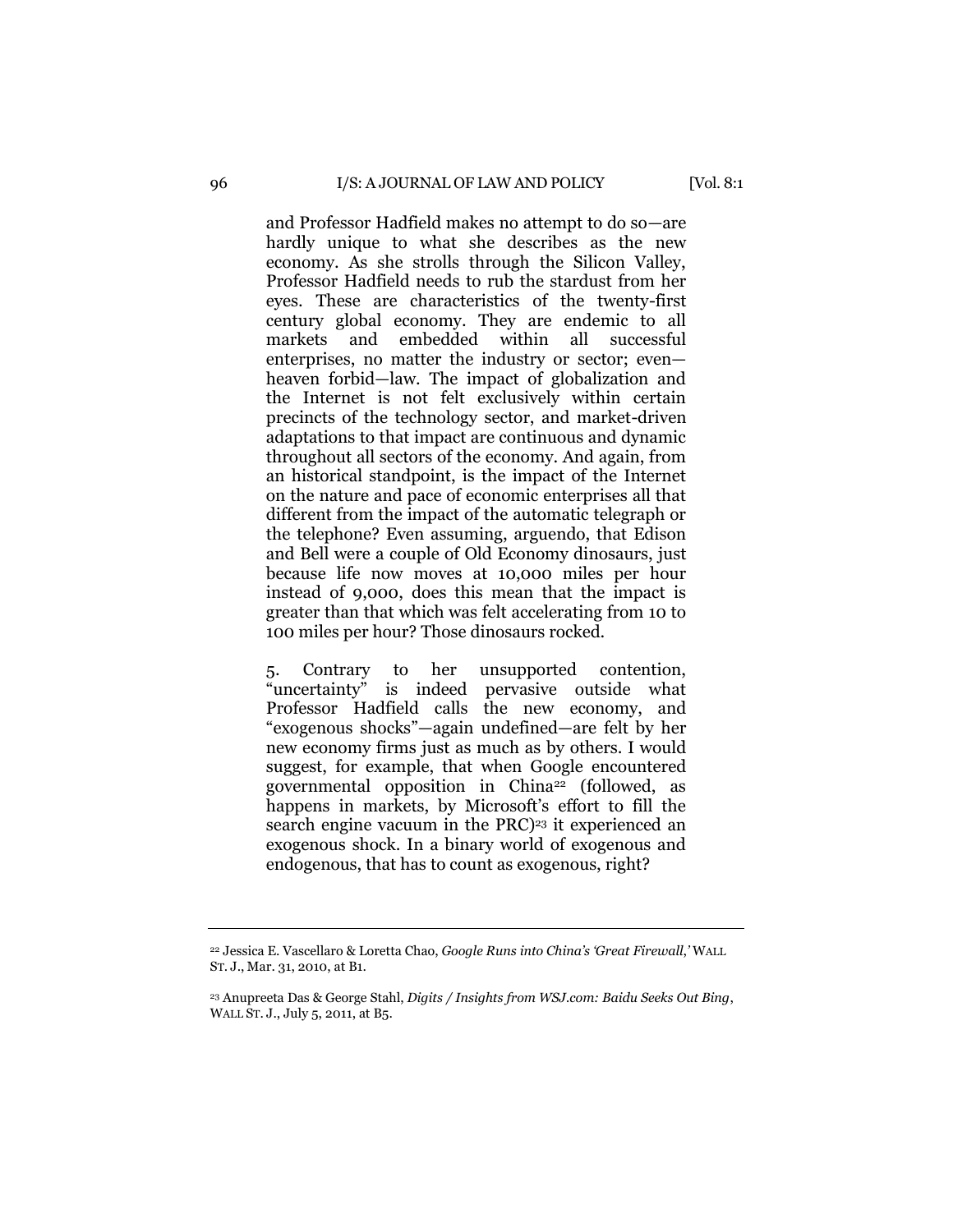6. Planning, contrary to what Professor Hadfield suggests, occurs in her new economy as well as in her Old Economy enterprises. But perhaps Professor Hadfield didn't mean *planning qua planning*, but rather meant that *planning qua planning in shorts, flip-flops, and tank tops doesn't count as planning*. The latter *qua* and not the former *qua*, as it were. More to the point, I suspect that new economy enterprises that build giant and fabulously complex data centers and server farms engage in old-fashioned planning when doing so.

7. Except at faculty teas of economics departments, the universe of metaphors for economic actors is not composed exclusively of boxes and networks. Really, and in an important way, those metaphors are so old school as to be familiar across the centuries to Marconi, Westinghouse, and Ford. There's only one definitive metaphor for any successful economic enterprise in the twenty-first century, and that's the human brain. I'd encourage the reader to think about that, but to do so might suggest a fondness for circular thought.

8. Companies fairly described as "emergent" are thankfully abundant across industry sectors and are not located exclusively in Professor Hadfield's new economy. And I wonder where within her artificially binary world Professor Hadfield would locate biomedical, robotic, and other cutting-edge enterprises that are at once emergent in development and perspective—Old Economy or New?

Here's the most inconvenient truth of all: My law firm (among many others) is global, integrated, dynamic, fluid, reactive, nimble, unplanned, networked, open, and innovative; our commerce is conducted across boundaries and borders in the form of ideas and information. Are we—get a grip here—a new economy enterprise? In fairness, my law firm is also trustworthy, loyal, helpful, friendly, courteous, kind, obedient to clients, cheerful, thrifty, brave, clean and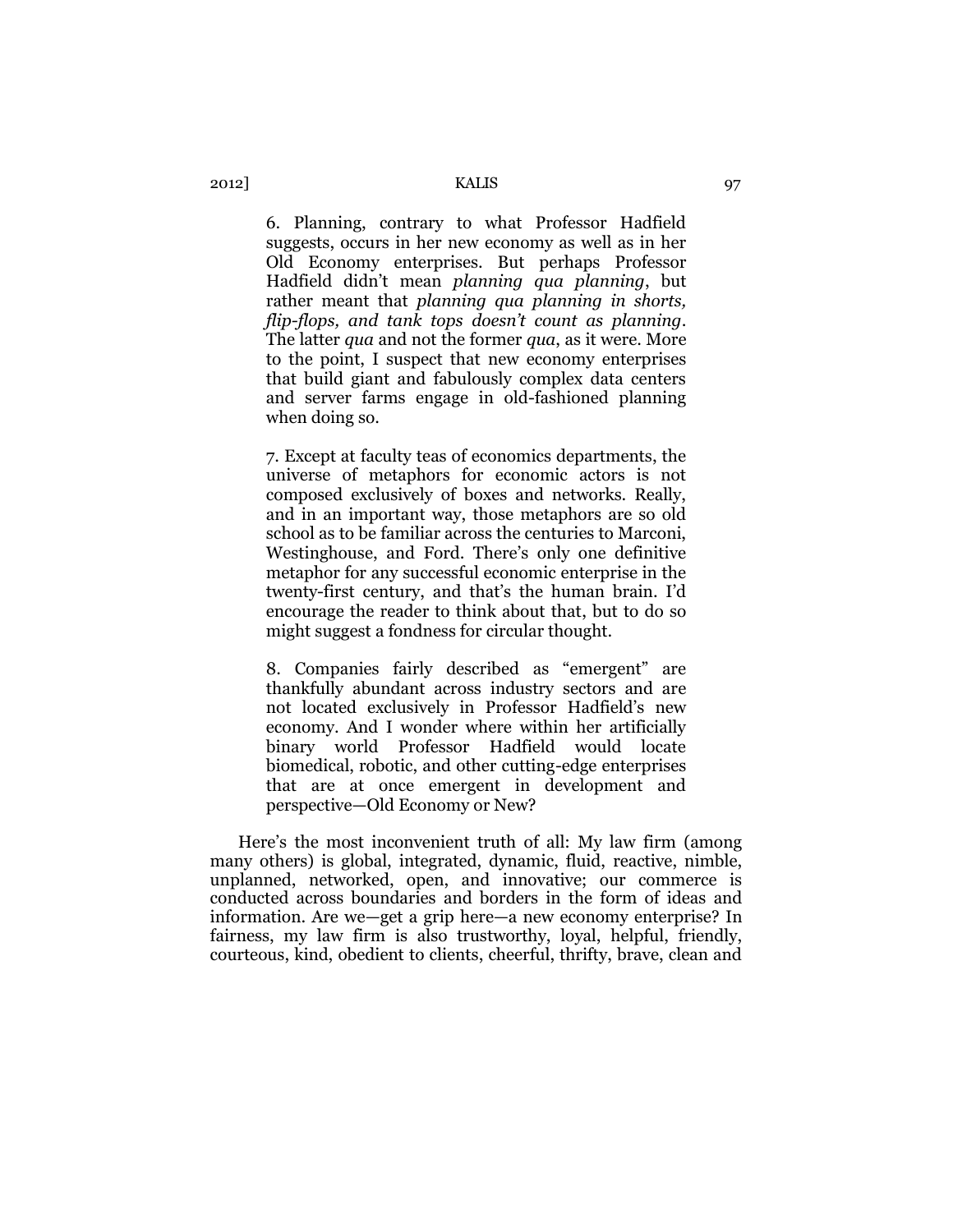reverent, and no one has accused us of being a Boy Scout troop. The reverent part, as I think about it, might be shaky.<sup>24</sup>

### C. PROFESSOR HADFIELD'S NON-EPONYMOUS HEROES

Professor Hadfield appears also to have two heroes of the not eponymous variety.

The first is a composite figure of a general counsel that emerges piecemeal from interview snippets with in-house counsel at Silicon Valley technology companies. These interviewees can be found at companies with extraordinary revenues, net income, and market capitalization. Their legal budgets, from the perspective of mere mortals, must look like the GDP of France. Yet they say that they can't identify legal counsel who will approach things their way. They need two-page contracts off the shelf, for example, not ten pages or more of bespoke contracts. "How," they wonder, can they provide their "legal teams[, inside and out,] the right incentives in contracting . . ."?<sup>25</sup> Here's a hint: Waive any malpractice claims against your lawyers and my guess is that they will get your contracts down to one page. It seems that our non-eponymous, composite hero wants the work product, reputation and independence of law firms to be able to say that he or she has reduced or externalized risk but then wishes to criticize the firms for playing this role and expecting to be paid at market. There is, however, an alternative: own the risk and keep the work in-house. Or, to be really devilish, incent outside lawyers with a success fee based on how little work product they generate, not how much. Any experienced lawyer knows that it costs more to produce a short document of better quality than a long early draft that covers all bases multiple times. Put another way, law firms adapt quickly to market incentives, and my educated guess is that they will respond in a Silicon Valley minute to a well-funded consumer preference.

Second, although she doesn't mention him, Professor Hadfield is clearly a member of the George Bernard Shaw Fan Club. Professor Hadfield apparently shares the Shavian view that "[a]ll professions are

<sup>24</sup> It's interesting that the debate in law firm circles focuses not on whether law firms should be global but on how integrated global law firms should be. My firm sides with those that maintain that full integration is crucial, even though more difficult to execute. *See* Peter Kalis, *Grand Illusion*, THE AMERICAN LAWYER, May 2011, at 49. *Compare* Chris Johnson, *Taking on the World*, THE AMERICAN LAWYER, Mar. 2011, at 70.

<sup>25</sup> Hadfield, *supra* note 1, at 3.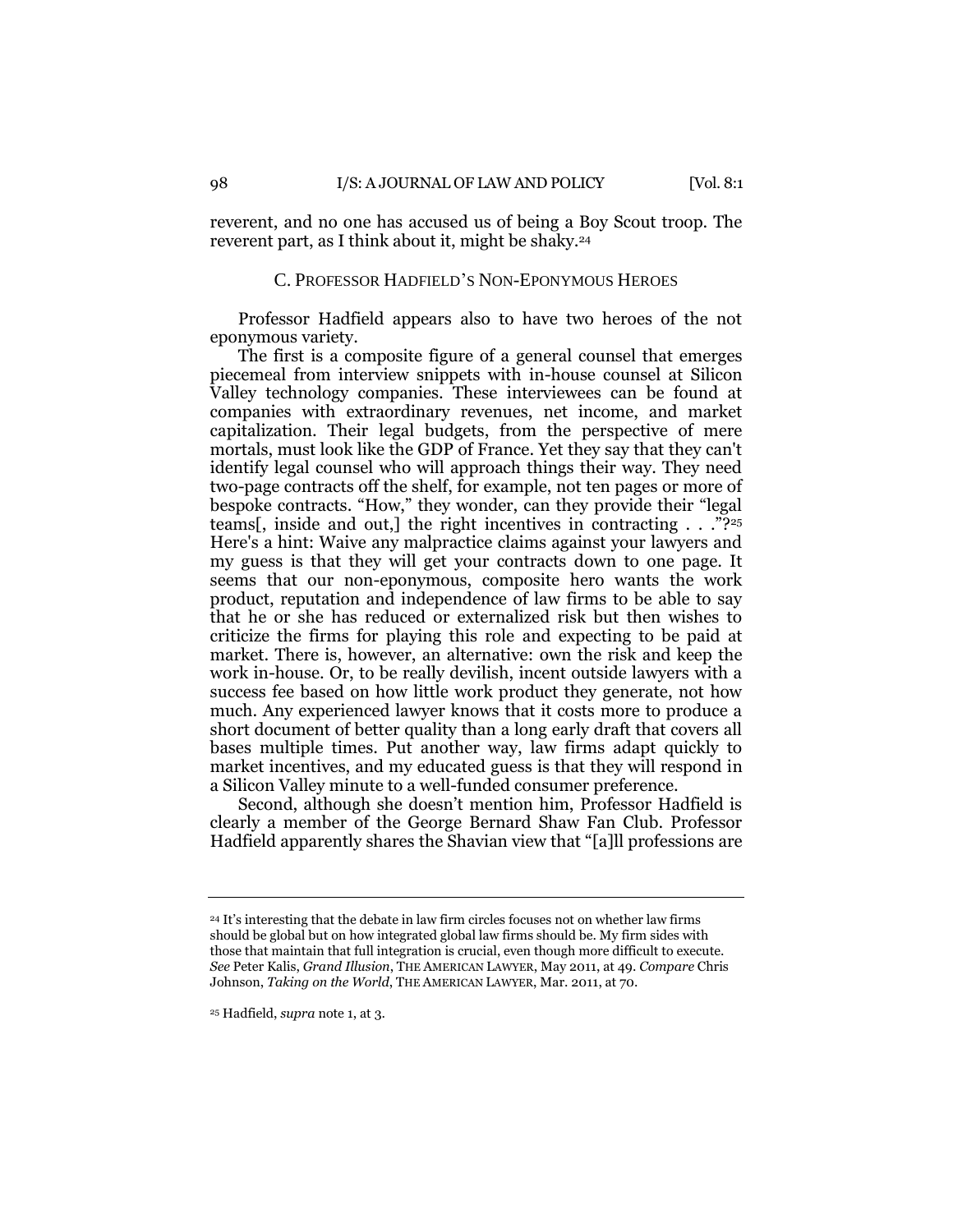2012] KALIS 99

conspiracies against the laity,"<sup>26</sup> or at least that portion of the laity that resides between San Jose and San Francisco. Her selected clients "complain (rightly so), about spiraling legal fees . . .," says Professor Hadfield.<sup>27</sup> Really? "[R]ightly so," Professor Hadfield? Is that a scholarly conclusion or a cheap shot calculated to cultivate favor with the anecdote-generating general counsel who populate her new economy? What could Professor Hadfield possibly know about pricing within the market for legal services that would trump that which the market itself knows? Law firms price at market. There's a shock. Lawyers and clients—suppliers and customers—verbally joust and otherwise interact to define where supply intersects demand. (Sometimes they speak through academic surrogates.) Push and pull. That's the nature of markets. It's funny how economists tend only to use the market as a sword and rarely—to mix metaphors—as a lantern.

### D. PROFESSOR HADFIELD'S VILLAINS

Professor Hadfield also has two villains.

The first is democracy, or at least government. What else could explain her contempt for lawyers who place "almost exclusive reliance on mandatory legal rules imposed by public actors"?<sup>28</sup> Is it better to ignore these byproducts of democracy than to exhibit "a heavy reliance on densely-worded and complex statutes, regulations and contracts?"<sup>29</sup> Apparently so. Rules and courts—who needs these complications in the new economy? The Rule of Law? Come on. Just let the kids have fun. Robert Frost said that "[w]riting free verse [was] like playing tennis with the net down."<sup>30</sup> Eliot said "yep," and reached for his racket and immortality.<sup>31</sup> And so it goes in Professor Hadfield's new economy. Tennis anyone?

The second is sovereignty. Can you imagine that nations actually regulate commerce at their borders and in their national interests?

<sup>28</sup> *Id.*

<sup>29</sup> *Id.*

<sup>30</sup> THE WORDSWORTH DICTIONARY OF QUOTATIONS 134 (Connie Robertson ed., 3d ed., new. rev. 1998).

<sup>31</sup> T. S. ELIOT, THE WASTE LAND (1922).

<sup>26</sup> GEORGE BERNARD SHAW, THE DOCTOR'S DILEMMA ACT 1, 116 (1965).

<sup>27</sup> Hadfield, *supra* note 1, at 2.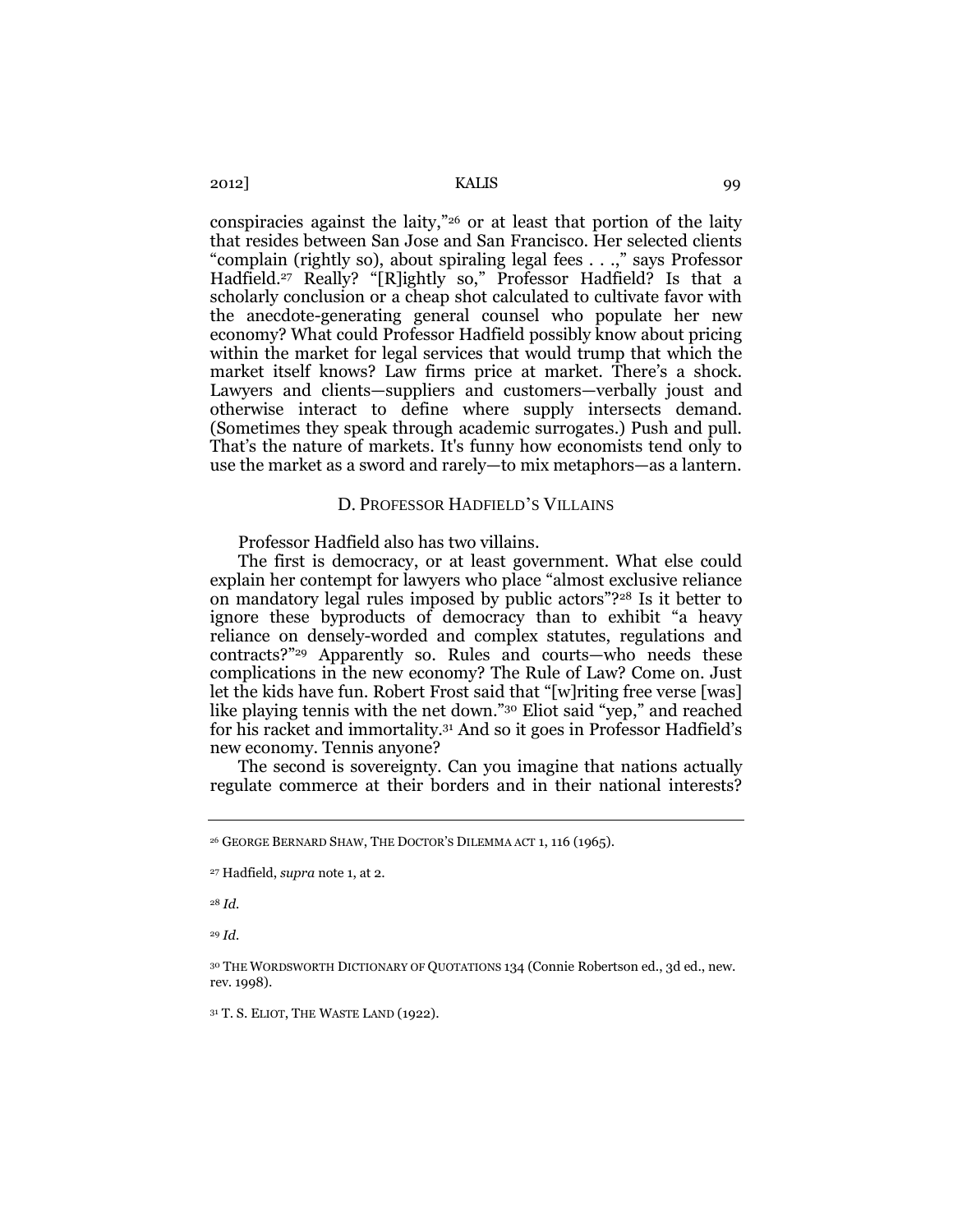#### 100 I/S: A JOURNAL OF LAW AND POLICY [Vol. 8:1]

new economy players have to "face trade and customs regulations at the borders,"<sup>32</sup> for crying out loud! Surely her new economy's global information dominion should trump the sovereign power of China, the world's largest country and second largest economy. And what about our own International Trade Commission, with the fastest growing intellectual property docket in the world?<sup>33</sup> Shouldn't the United States just back off and let infringing products flow into our markets? That idea should play well in the Silicon Valley. Just think— Silicon Valley inventors could dedicate their lives to projects pro bono publico and venture capitalists on Sand Hill Road could retreat en masse into philanthropy. Not in this lifetime, I'm afraid.

## E. VENUS, MEET MARS

Here's Professor Hadfield's view of the legal profession: "The practices and expertise of legal practitioners are honed within the bounds of an insulated profession that faces little competition, controls access and education, and determines what, where, and how legal goods and services can be offered."<sup>34</sup> Reluctant as I am to draw upon practical experience to counter theoretical constructs, I frankly have no idea where Professor Hadfield's description of my industry comes from. It's not the industry that I compete within every day of my life. I know that much.

## 1. AN INSULATED PROFESSION THAT FACES LITTLE COMPETITION?

My global law firm—dozens of offices on multiple continents housing 2,000 lawyers—competes against hundreds of other law firms: other global law firms, national law firms in dozens of different countries, regional law firms, boutique law firms, sole practitioners, Wall Street law firms, and Magic Circle law firms—any one of which can reinvent itself or its offering to address market opportunities. That process of reinvention is continuous. And we compete against other market participants: legal process outsourcers, business process outsourcers, accounting firms, electronic discovery firms, document vendors, contract lawyers, investment banks, human relations firms,

<sup>32</sup> Hadfield, *supra* note 1, at 3.

<sup>33</sup> Joseph Rosenbloom, *Making Their Move at the ITC*, THE AMERICAN LAWYER (INTELLECTUAL PROP. SUPP.), Spring 2011, at 9–10.

<sup>34</sup> Hadfield, *supra* note 1, at 8.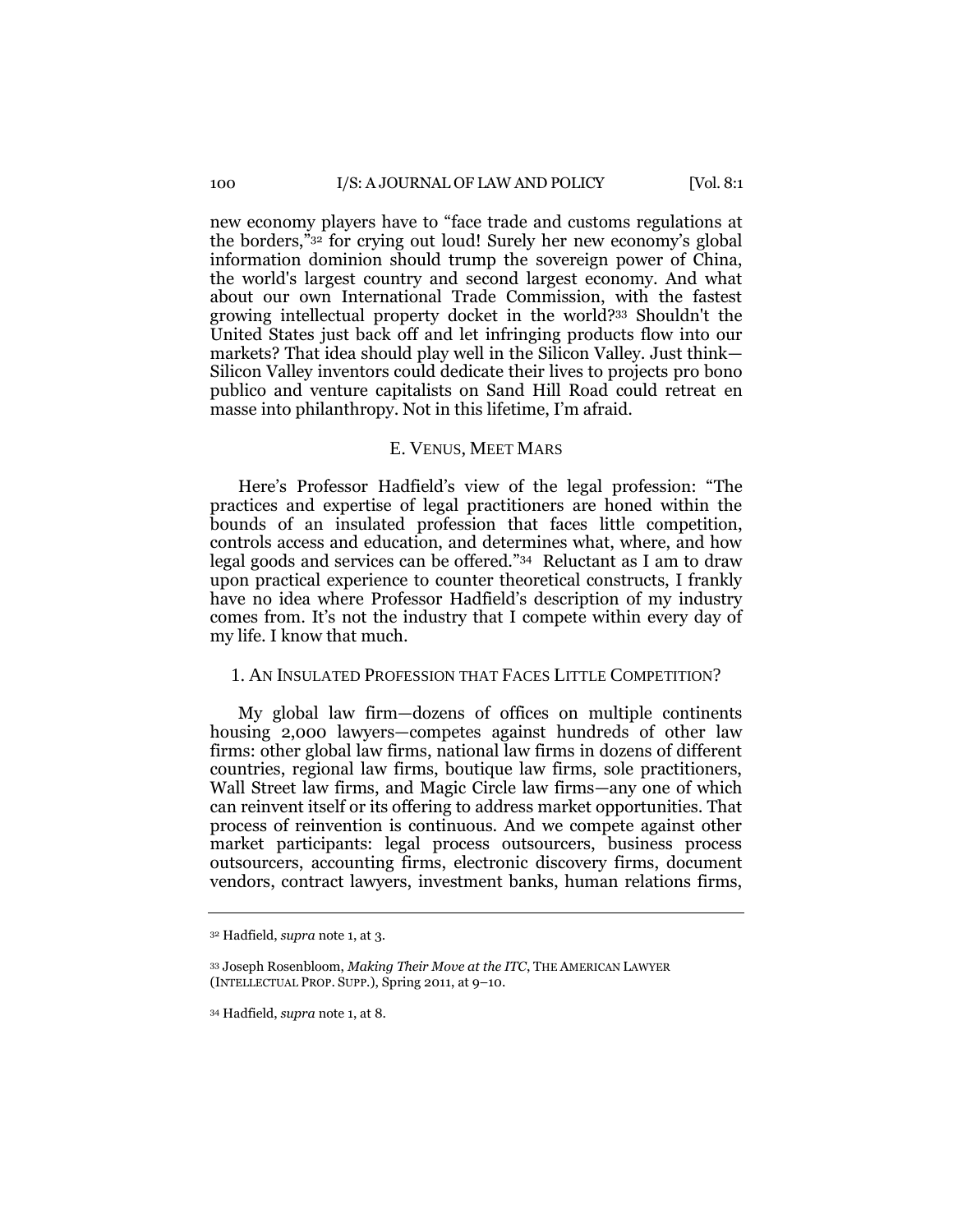2012] KALIS 101

mediation firms, consulting firms in countless disciplines, and a variety of other emergent enterprises. And what about corporate law departments, including the ones controlled by Professor Hadfield's non-eponymous heroes? We compete against our own customers for the same work! What other industry can say that? We even compete against ourselves—partners depart law firms every day of the week to reinvent themselves and compete against their former partners without meaningful legal restriction in the United States. The sheer size and diversity of viewpoint in this group of advocates—totaling in excess of 750,000 lawyers in the United States alone, and not counting the hundreds of thousands of non-lawyer competitors ensure unrelenting competitive innovation that lawyers and law firms ignore at their peril. No competition indeed.

## 2. A PROFESSION THAT CONTROLS ACCESS AND EDUCATION?

Would that it were so. In Professor Hadfield's world, the "profession" must be monolithic and incapable of sustaining intensely different points of view. Believe me, if I controlled legal education, we wouldn't be subsidizing massively incoherent babble that emanates from the academy. The only inviolable border within the legal profession of which I'm aware is that which surrounds tenured law professors. Can no one write like Leff, Bickel, and Wechsler anymore? Would law schools please produce a student who can analyze *Hadley v. Baxendale*? <sup>35</sup> Is that too much to ask? Deconstructing the canon is fine, don't get me wrong. But for clients, shooting the cannon is even better, and we need young lawyers who understand the ammunition at their disposal. An appreciation for the common law—which, as expressed through English-language opinions, supplies not only the legal framework but also the market narrative for much of global commerce—would be a good place to start. And "controls access" to what? I suppose "the profession" controls access to courts, at least to a degree. But how much of what constitutes the practice of law in the twenty-first century gets played out in court? Professor Hadfield apparently would prefer a world with no attorney-client privilege. I hope that she never gets drawn into a legal dispute or transaction of consequence, as happens from time to time, even in her new economy. 36

<sup>35</sup> Hadley v. Baxendale, 156 Eng. Rep. 145 (Ex. 1854).

<sup>36</sup> *E.g.*, Thomas Catan, *Google Defends Itself Amid Probe,* WALL ST. J., June 25–26, 2011, at B1.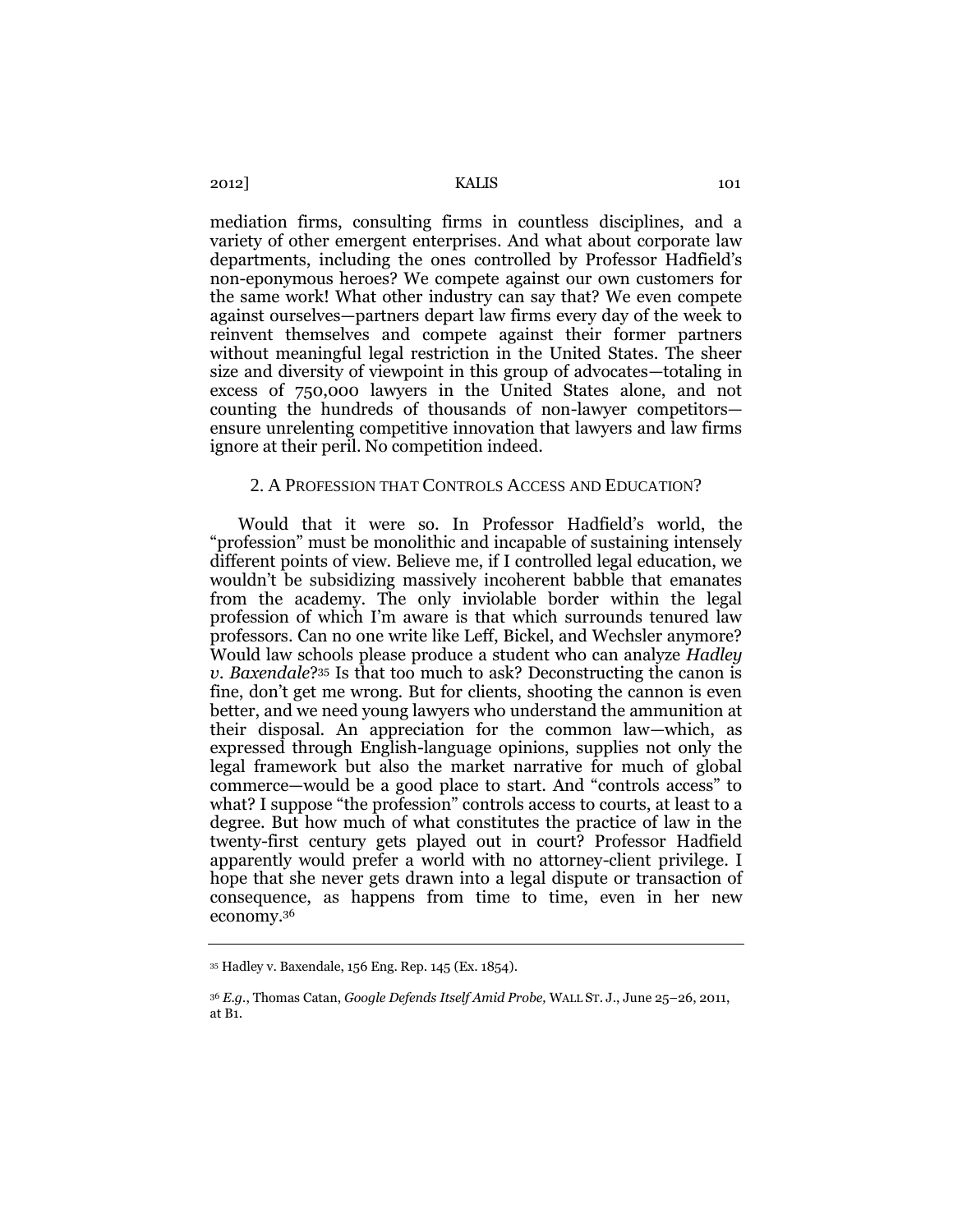# 3. A CLOSED LEGAL SERVICES MARKET THAT IMPOSES FUNDAMENTAL BARRIERS TO ENTRY?

Let's explore for a moment Professor Hadfield's imaginary profession of law with its sharply defined boundaries. She assumes, without much discussion, that "the practice of law," whatever that means in the twenty-first century, is in fact restricted to lawyers. "The obstacle this imposes to the use of private contracting methods to develop alternative mechanisms for supplying legal inputs"<sup>37</sup> is a substantial barrier to innovation. Huh? No one forces the general counsel of one of Professor Hadfield's new economy companies to use lawyers, much less outside lawyers. Let the chief financial officer handle the next corporate acquisition with the attendant contract drafting, domestic regulatory approvals, securities disclosures, antitrust filings, employment contracts, executive compensation arrangements, intellectual property review, international regulatory compliance, due diligence, and so on. Or, if that work is below the CFO's pay grade, how about the corporate chef or, if we're looking for cinematic inspiration, the corporate gardener?<sup>38</sup> Could it be that, while not all of a lawyer's daily legal tasks rise to the level of neurosurgery, some in fact do? At the very least, could it be that just as much training, experience, and expertise are required to successfully negotiate and consummate a complex merger as to perform liposuction? Both state bar associations and the American Medical Association regulate professional services to protect against unpleasant economic and anatomical surprises. While a company doesn't have to use a lawyer for many tasks composing "the practice of law," if it does it should be able to rely on certain baseline expertise. Caveat emptor, Heroic Ones.

# 4. AND THE PROFESSION CONTROLS WHERE, WHEN, AND HOW LEGAL GOODS AND SERVICES CAN BE OFFERED?

I do not even know what this means. I do, however, know this: There are few industry sectors with less defined boundaries—which, wherever they are located, are invaded daily by new market entrants—

<sup>37</sup> Hadfield, *supra* note 1, at 55.

<sup>38</sup> In BEING THERE (United Artists 1979), Chance the Gardener easily morphed into Chauncey Gardiner and left us with the memorable economic insight: "Yes! There will be growth in the spring!" In the new economy, anything is possible.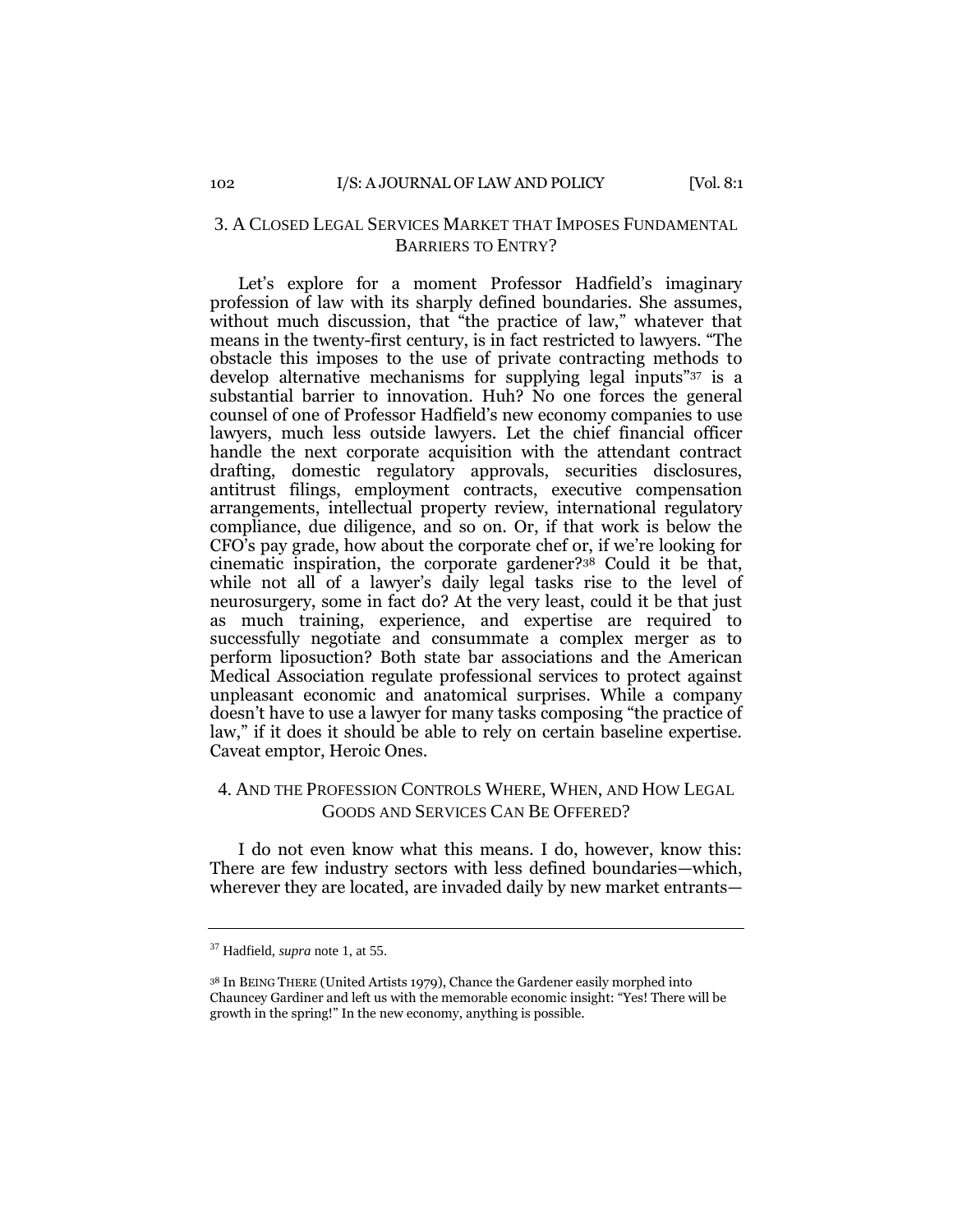than law. There's no intellectual property protection for what I do, no matter how original. Try out that concept in the Silicon Valley.

#### F. THERE'S NO CRYING IN THE REAL SILICON VALLEY

Professor Hadfield's whiny new economy bears little resemblance to the Silicon Valley enterprises that advanced law firms represent and oppose on a daily basis. There is no group of corporate counsel more intensely focused on securing their enterprises' rights under the existing legal system or more successful in doing so. They tend to be winners within that legal system—in its courts, its legislatures, its regulatory agencies, and its conference rooms—and they are admired for their business and legal acumen. Are they frustrated by aspects of the legal underbrush that they must plow through on a daily basis—an underbrush that slows down business decision making, imposes unnecessary costs and leads to inbred risk aversion among both lawyers and business people? I imagine so, just as steel manufacturers bemoan the excesses of the Environmental Protection Agency with its baroque regulatory output. But they plow on brilliantly and they have learned, as their forebears over the last century learned before them, that once they successfully plow through the legal and regulatory underbrush their proven ability to do so becomes a market advantage.<sup>39</sup>

## III. LAWYERS AND CLIENTS IN THE TWENTY-FIRST CENTURY

The commercial world of the twenty-first century imposes three defining challenges on business enterprises, almost regardless of industry sector. These challenges largely dictate the shape of the global legal profession and its value proposition to business clients. Law firms that align themselves to help their clients meet these challenges have a lower coefficient of friction as they hurtle through the twenty-first century. Lower friction doesn't mean lower cost. It

<sup>39</sup> Whenever I hear leading enterprises rail against excessive regulation, I recall Gabriel Kolko's contention that J. Ogden Armour favored enactment of the Meat Inspection Act of 1906 because compliance costs imposed by the Act constituted a barrier to entry by new participants. *See* GABRIEL KOLKO, THE TRIUMPH OF CONSERVATISM (1963), *reprinted in* ROBERT L. RABIN, PERSPECTIVES ON THE ADMINISTRATIVE PROCESS 73 (1979). "The reality of the matter . . . is that the big packers were warm friends of regulation, especially when it primarily affected their innumerable small competitors." *Id.* at 78. This presumably is not exactly what Upton Sinclair had in mind. *See* UPTON SINCLAIR, THE JUNGLE (Doubleday, Page & Co. 1906). I know, I know—meat packing is Old Economy.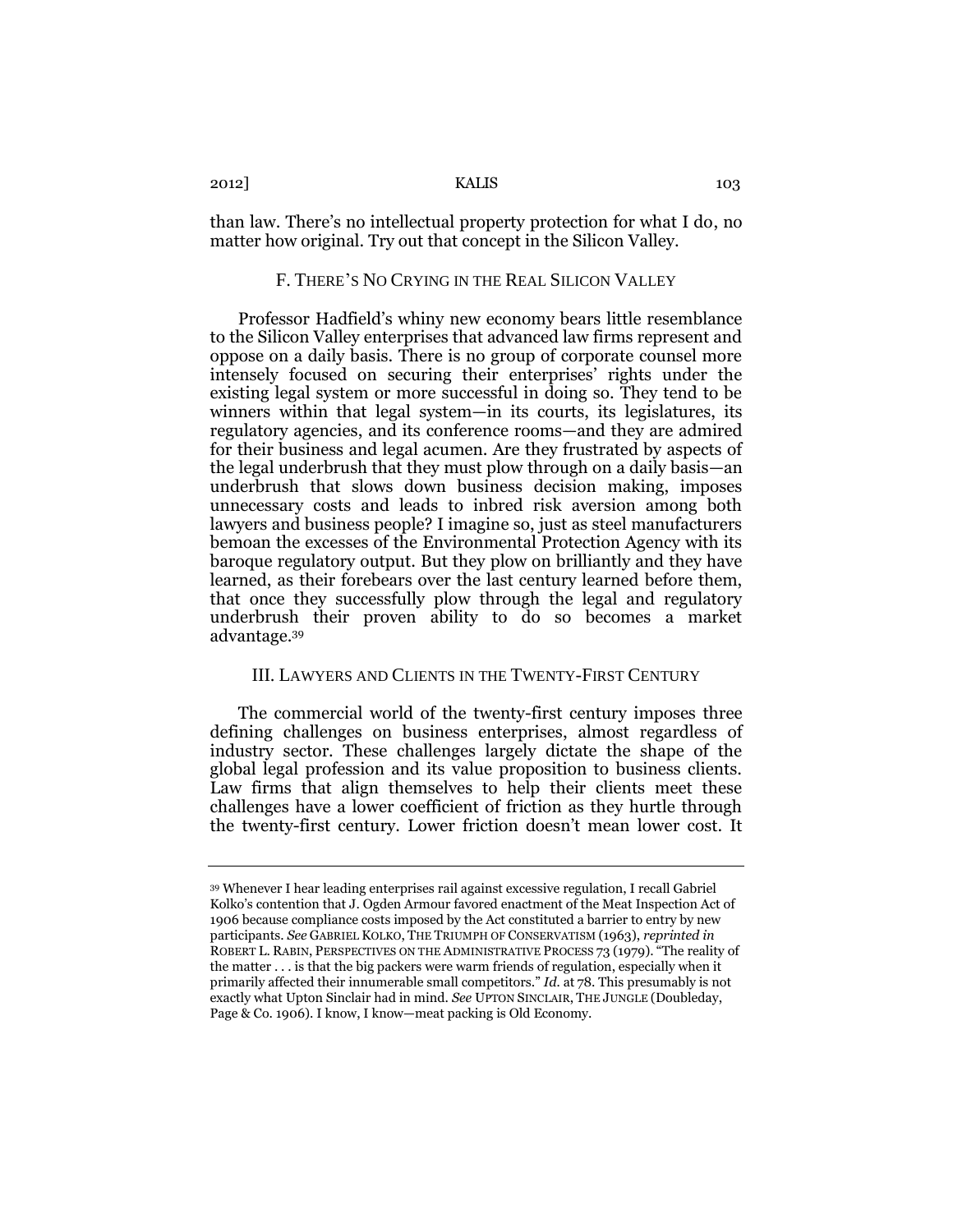means higher value. This is a distinction—cost versus value—that Professor Hadfield would be wise to grasp.

The first of these challenges is the movement of people, products, services, capital, and ideas across national borders. Professor Hadfield has the luxury of wishing sovereignty away. Clients don't. Enterprises need advice on this side of the border and on the other side of the border. And they need advice on how to cross the border efficiently and in compliance with all applicable legal rules. This is highly sophisticated advice, for which years of education and experience are required, and the market compensates handsomely the professionals who add value in this way.

The second is the ratchet-like interventions of governments around the world into private markets. These interventions are not so much the product of partisan impulse as they flow from the expansion of knowledge upon which those with a public mission—regulators and legislators—can draw when discharging their public duties. This happens not only in Washington, but also in Beijing, Berlin, Brussels, Brasilia, London, Paris, Tokyo, and other world capitals; and it happens in Albany, Austin, Harrisburg, Sacramento, and other state capitals. Depending on their content, these regulatory and legislative interventions can be deadly or energizing for enterprises and entire industries, and professionals with the experience and insight to ethically influence regulatory and legislative outcomes are, alas, also handsomely rewarded.

The third defining challenge relates to the creation and protection of intellectual property. This is the sweet spot of the technology sector. Microsoft, Apple, Cisco, Oracle, Google and others have distinguished themselves in the intellectual property field. Their business models are predicated in part on the care and feeding of intellectual property. This requires a legal system that promotes and protects inventions, and it equally requires the help of highly trained and experienced intellectual property lawyers. Even outside the technology sector, venerable industries rely on the same foundation of innovation housed within intellectual property. When I started law practice in 1980, ten person-hours were required to produce a ton of finished steel.<sup>40</sup> Now two hours are required.<sup>41</sup> Are steelworkers five times as

<sup>40</sup> AM.IRON & STEEL INST., PROFILE OF THE AMERICAN IRON AND STEEL INSTITUTE 2010– 2011 4, *available at*

http://www.steel.org/~/media/Files/AISI/About%20AISI/Profile%20Brochure%20Fsingles\_CX.ashx (last visited Feb. 17 2012).